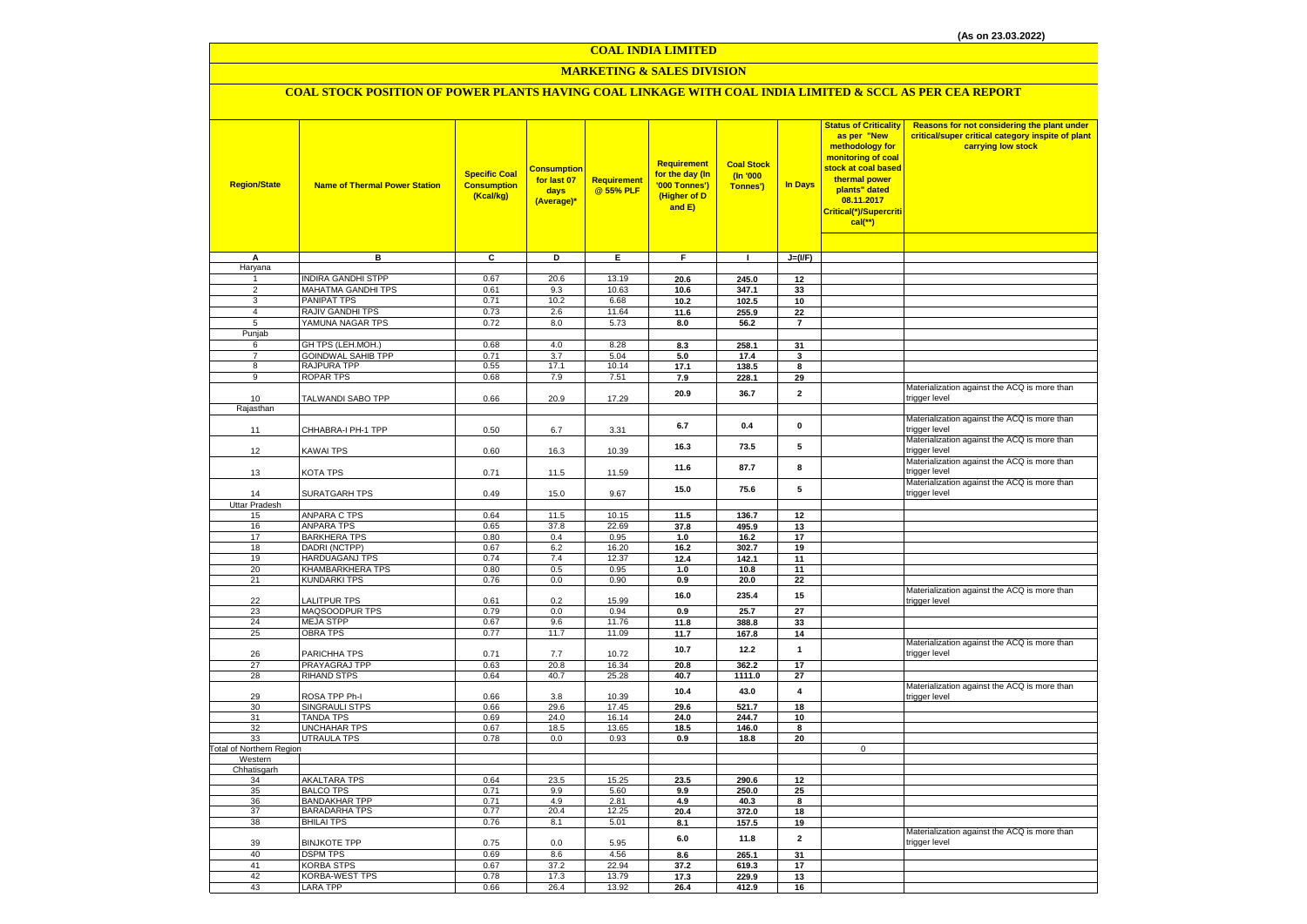#### **COAL INDIA LIMITED**

## **MARKETING & SALES DIVISION**

## **COAL STOCK POSITION OF POWER PLANTS HAVING COAL LINKAGE WITH COAL INDIA LIMITED & SCCL AS PER CEA REPORT**

| <b>Region/State</b>            | <b>Name of Thermal Power Station</b> | <b>Specific Coal</b><br><b>Consumption</b><br>(Kcal/kg) | <b>Consumption</b><br>for last 07<br>days<br>(Average)* | <b>Requirement</b><br>@ 55% PLF | Requirement<br>for the day (In<br>'000 Tonnes')<br>(Higher of D<br>and E) | <b>Coal Stock</b><br>(In '000<br>Tonnes') | In Days                 | <b>Status of Criticality</b><br>as per "New<br>methodology for<br>monitoring of coal<br>stock at coal based<br>thermal power<br>plants" dated<br>08.11.2017<br>Critical(*)/Supercriti<br>$cal$ (**) | Reasons for not considering the plant under<br>critical/super critical category inspite of plant<br>carrying low stock |
|--------------------------------|--------------------------------------|---------------------------------------------------------|---------------------------------------------------------|---------------------------------|---------------------------------------------------------------------------|-------------------------------------------|-------------------------|-----------------------------------------------------------------------------------------------------------------------------------------------------------------------------------------------------|------------------------------------------------------------------------------------------------------------------------|
|                                |                                      |                                                         |                                                         |                                 |                                                                           |                                           |                         |                                                                                                                                                                                                     |                                                                                                                        |
| А                              | в                                    | c                                                       | D                                                       | Ε                               | F                                                                         | п.                                        | $J=(IVF)$               |                                                                                                                                                                                                     | Materialization against the ACQ is more than                                                                           |
| 44                             | NAWAPARA TPP                         | 0.79                                                    | 3.2                                                     | 6.28                            | 6.3                                                                       | 0.1                                       | 0                       |                                                                                                                                                                                                     | trigger level                                                                                                          |
| 45                             | PATHADI TPP                          | 0.65                                                    | 9.0                                                     | 5.18                            | 9.0                                                                       | 86.2                                      | 10                      |                                                                                                                                                                                                     |                                                                                                                        |
| 46                             | <b>SIPAT STPS</b>                    | 0.68                                                    | 38.0                                                    | 26.62                           | 38.0                                                                      | 625.7                                     | 16                      |                                                                                                                                                                                                     |                                                                                                                        |
| 47                             | <b>TAMNAR TPP</b>                    | 0.84                                                    | 41.8                                                    | 26.52                           | 41.8                                                                      | 83.8                                      | $\overline{\mathbf{2}}$ |                                                                                                                                                                                                     | Materialization against the ACQ is more than<br>trigger level                                                          |
|                                |                                      |                                                         |                                                         |                                 | 21.7                                                                      | 102.5                                     | 5                       |                                                                                                                                                                                                     | Materialization against the ACQ is more than                                                                           |
| 48<br>Gujarat                  | UCHPINDA TPP                         | 0.75                                                    | 21.7                                                    | 14.22                           |                                                                           |                                           |                         |                                                                                                                                                                                                     | trigger level                                                                                                          |
|                                |                                      |                                                         |                                                         |                                 |                                                                           |                                           |                         |                                                                                                                                                                                                     | Materialization against the ACQ is more than                                                                           |
| 49                             | <b>GANDHI NAGAR TPS</b>              | 0.69                                                    | 8.6                                                     | 5.71                            | 8.6                                                                       | 95.8                                      | 11                      |                                                                                                                                                                                                     | trigger level                                                                                                          |
| 50                             | SABARMATI (D-F STATIONS)             | 0.57                                                    | 4.9                                                     | 2.74                            | 4.9                                                                       | 22.6                                      | #REF!                   |                                                                                                                                                                                                     |                                                                                                                        |
| 51                             | UKAI TPS                             | 0.67                                                    | 13.3                                                    | 9.85                            | 13.3                                                                      | 82.5                                      | 6                       |                                                                                                                                                                                                     | Materialization against the ACQ is more than<br>trigger level                                                          |
| 52                             | <b>WANAKBORI TPS</b>                 | 0.67                                                    | 19.7                                                    | 20.22                           | 20.2                                                                      | 42.5                                      | $\overline{\mathbf{2}}$ |                                                                                                                                                                                                     | Materialization against the ACQ is more than<br>trigger level                                                          |
| Madhya Pradesh                 |                                      |                                                         |                                                         |                                 |                                                                           |                                           |                         |                                                                                                                                                                                                     |                                                                                                                        |
| 53                             | AMARKANTAK EXT TPS                   | 0.65                                                    | 0.9                                                     | 1.80                            | 1.8                                                                       | 42.5                                      | 24                      |                                                                                                                                                                                                     |                                                                                                                        |
| 54                             | ANUPPUR TPP                          | 0.65                                                    | 19.7                                                    | 10.31                           | 19.7                                                                      | 298.0                                     | 15                      |                                                                                                                                                                                                     |                                                                                                                        |
| 55                             | <b>BINA TPS</b>                      | 0.74                                                    | 8.0                                                     | 4.88                            | 8.0                                                                       | 60.7                                      | 8                       |                                                                                                                                                                                                     |                                                                                                                        |
| 56                             | GADARWARA TPP                        | 0.66                                                    | 16.9                                                    | 13.93                           | 16.9                                                                      | 110.7                                     | $\overline{7}$          |                                                                                                                                                                                                     | Materialization against the ACQ is more than<br>trigger level                                                          |
| 57                             | KHARGONE STPP                        | 0.60                                                    | 14.1                                                    | 10.45                           | 14.1                                                                      | 72.6                                      | 5                       |                                                                                                                                                                                                     | Materialization against the ACQ is more than<br>trigger level                                                          |
| 58                             | SANJAY GANDHI TPS                    | 0.82                                                    | 19.2                                                    | 14.57                           | 19.2                                                                      | 64.7                                      | 3                       |                                                                                                                                                                                                     | Non payment of dues                                                                                                    |
| 59                             | SATPURA TPS                          | 0.67                                                    | 6.8                                                     | 11.79                           | 11.8                                                                      | 18.2                                      | $\overline{\mathbf{2}}$ |                                                                                                                                                                                                     | Non Payment of Dues                                                                                                    |
| 60                             | <b>SEIONI TPP</b>                    | 0.64                                                    | 7.0                                                     | 5.06                            | 7.0                                                                       | 174.2                                     | 25                      |                                                                                                                                                                                                     |                                                                                                                        |
| 61                             | SHREE SINGAJI TPP                    | 0.71                                                    | 23.1                                                    | 23.50                           | 23.5                                                                      | 84.3                                      | 4                       |                                                                                                                                                                                                     | Non Payment of Dues                                                                                                    |
| 62<br>Maharashtra              | <b>VINDHYACHAL STPS</b>              | 0.69                                                    | 54.8                                                    | 43.60                           | 54.8                                                                      | 1547.3                                    | 28                      |                                                                                                                                                                                                     |                                                                                                                        |
| 63                             | AMRAVATI TPS                         | 0.62                                                    | 16.3                                                    | 11.07                           | 16.3                                                                      | 57.0                                      | 3                       |                                                                                                                                                                                                     | Materialization against the ACQ is more than<br>trigger level                                                          |
| 64                             | <b>BHUSAWAL TPS</b>                  | 0.72                                                    | 14.9                                                    | 11.44                           | 14.9                                                                      | 19.9                                      | $\overline{1}$          |                                                                                                                                                                                                     | Non payment of dues                                                                                                    |
| 65                             | <b>BUTIBORI TPP</b>                  | 0.67                                                    | 0.0                                                     | 5.31                            | 5.3                                                                       | 59.7                                      | 11                      |                                                                                                                                                                                                     |                                                                                                                        |
| 66                             | CHANDRAPUR(MAHARASHTRA) STPS         | 0.78                                                    | 43.4                                                    | 30.17                           | 43.4                                                                      | 334.4                                     | 8                       |                                                                                                                                                                                                     | Non payment of dues                                                                                                    |
| 67                             | DAHANU TPS                           | 0.62                                                    | 5.8                                                     | 4.09                            | 5.8                                                                       | 14.5                                      | 3                       |                                                                                                                                                                                                     | Materialization against the ACQ is more than<br>trigger level                                                          |
|                                |                                      |                                                         |                                                         |                                 |                                                                           |                                           |                         |                                                                                                                                                                                                     | Materialization against the ACQ is more than                                                                           |
| 68                             | DHARIWAL TPP                         | 0.67                                                    | 8.0                                                     | 5.34                            | 8.0                                                                       | 45.2                                      | 6                       |                                                                                                                                                                                                     | trigger level<br>Materialization against the ACQ is more than                                                          |
| 69                             | <b>GMR WARORA TPS</b>                | 0.67                                                    | 9.4                                                     | 5.29                            | 9.4                                                                       | 7.9                                       | $\mathbf{1}$            |                                                                                                                                                                                                     | trigger level                                                                                                          |
| 70                             | <b>KHAPARKHEDA TPS</b>               | 0.89                                                    | 19.4                                                    | 15.72                           | 19.4                                                                      | 194.7                                     | 10                      |                                                                                                                                                                                                     |                                                                                                                        |
| 71                             | <b>KORADI TPS</b>                    | 0.76                                                    | 27.7                                                    | 22.08                           | 27.7                                                                      | 43.7                                      | $\overline{2}$          |                                                                                                                                                                                                     | Non payment of dues                                                                                                    |
| 72<br>73                       | <b>MAUDA TPS</b><br><b>NASIK TPS</b> | 0.70<br>0.81                                            | 22.6<br>6.3                                             | 21.29<br>6.72                   | 22.6<br>$6.7\,$                                                           | 261.0<br>16.7                             | 12<br>$\mathbf{2}$      |                                                                                                                                                                                                     | Non payment of dues                                                                                                    |
| 74                             | <b>PARAS TPS</b>                     | 0.74                                                    | 7.1                                                     | 4.90                            | 7.1                                                                       | 10.3                                      | $\mathbf{1}$            |                                                                                                                                                                                                     | Non payment of dues                                                                                                    |
| 75                             | <b>PARLITPS</b>                      | 0.67                                                    | 6.3                                                     | 6.65                            | 6.7                                                                       | 24.2                                      | 4                       |                                                                                                                                                                                                     | Non payment of dues                                                                                                    |
|                                |                                      |                                                         |                                                         |                                 |                                                                           |                                           |                         |                                                                                                                                                                                                     | Materialization against the ACQ is more than                                                                           |
| 76                             | <b>SOLAPUR STPS</b>                  | 0.56                                                    | 15.7                                                    | 9.73                            | 15.7                                                                      | 66.8                                      | 4                       |                                                                                                                                                                                                     | trigger level<br>Materialization against the ACQ is more than                                                          |
| 77                             | <b>TIRORA TPS</b>                    | 0.66                                                    | 43.9                                                    | 28.73                           | 43.9                                                                      | 160.9                                     | 4                       |                                                                                                                                                                                                     | trigger level                                                                                                          |
| 78                             | WARDHA WARORA TPP                    | 0.66                                                    | 4.0                                                     | 4.71                            | 4.7                                                                       | 168.6                                     | 36                      |                                                                                                                                                                                                     |                                                                                                                        |
| <b>Total of Western Region</b> |                                      |                                                         |                                                         |                                 |                                                                           |                                           |                         | $\mathbf 0$                                                                                                                                                                                         |                                                                                                                        |
| Southern                       |                                      |                                                         |                                                         |                                 |                                                                           |                                           |                         |                                                                                                                                                                                                     |                                                                                                                        |
| Andhra Pradesh                 |                                      |                                                         |                                                         |                                 |                                                                           |                                           |                         |                                                                                                                                                                                                     | Materialization against the ACQ is more than                                                                           |
| 79                             | DAMODARAM SANJEEVAIAH TPS            | 0.66                                                    | 14.5                                                    | 13.85                           | 14.5                                                                      | 40.9                                      | 3                       |                                                                                                                                                                                                     | trigger level<br>Materialization against the ACQ is more than                                                          |
| 80                             | Dr. N.TATA RAO TPS                   | 0.77                                                    | 27.4                                                    | 17.90                           | 27.4                                                                      | 67.8                                      | $\mathbf{2}$            |                                                                                                                                                                                                     | trigger level                                                                                                          |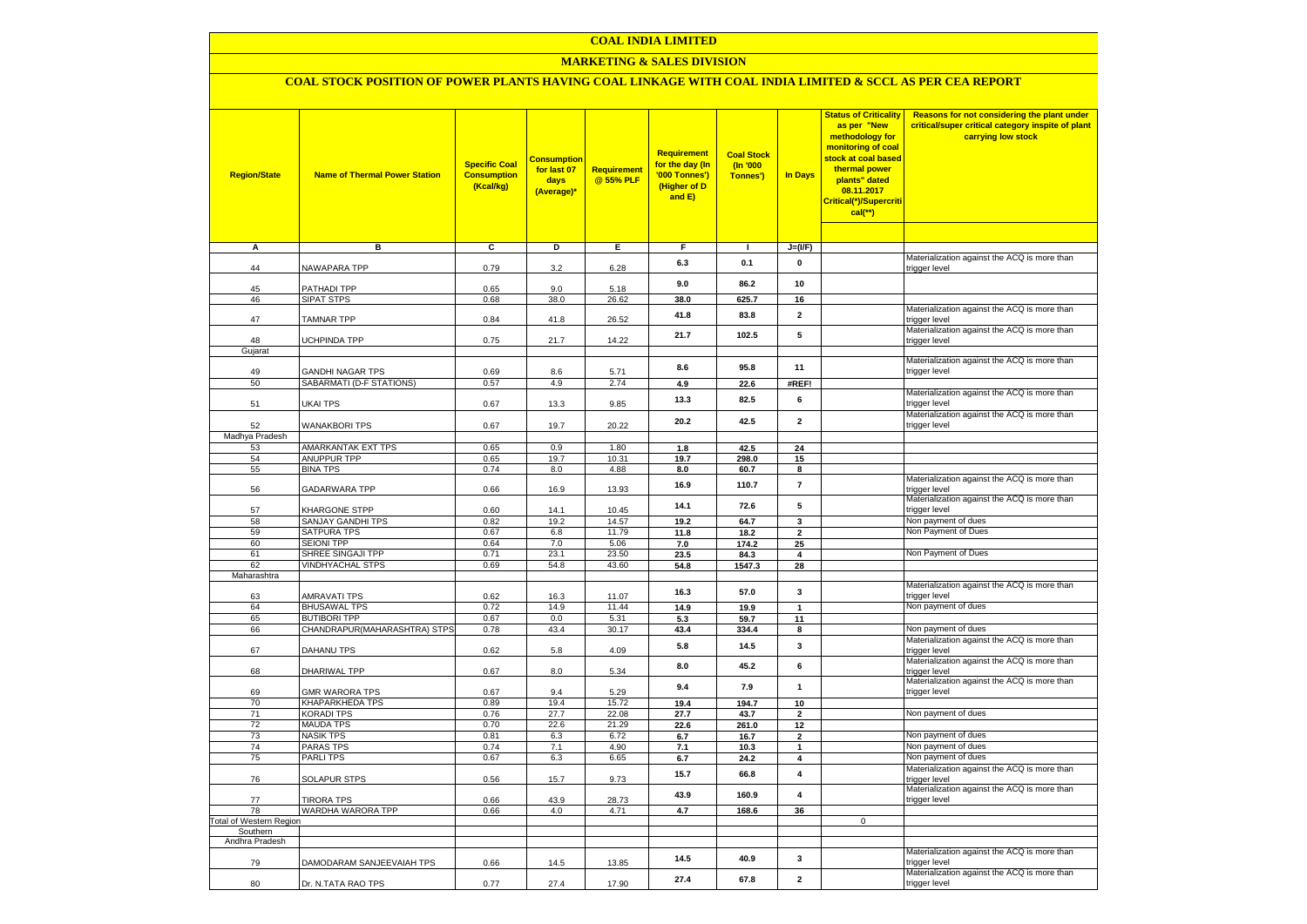## **COAL INDIA LIMITED**

## **MARKETING & SALES DIVISION**

# **COAL STOCK POSITION OF POWER PLANTS HAVING COAL LINKAGE WITH COAL INDIA LIMITED & SCCL AS PER CEA REPORT**

| <b>Region/State</b>                    | <b>Name of Thermal Power Station</b>      | <b>Specific Coal</b><br><b>Consumption</b><br>(Kcal/kg) | <mark>Consumption</mark><br>for last 07<br>days<br>(Average)* | <b>Requirement</b><br>@ 55% PLF | <b>Requirement</b><br>for the day (In<br>'000 Tonnes')<br>(Higher of D<br>and E) | <b>Coal Stock</b><br>(In '000<br>Tonnes') | <b>In Days</b>          | <b>Status of Criticality</b><br>as per "New<br>methodology for<br>monitoring of coal<br>stock at coal based<br>thermal power<br>plants" dated<br>08.11.2017<br>Critical(*)/Supercriti<br>$cal$ (**) | Reasons for not considering the plant under<br>critical/super critical category inspite of plant<br>carrying low stock |
|----------------------------------------|-------------------------------------------|---------------------------------------------------------|---------------------------------------------------------------|---------------------------------|----------------------------------------------------------------------------------|-------------------------------------------|-------------------------|-----------------------------------------------------------------------------------------------------------------------------------------------------------------------------------------------------|------------------------------------------------------------------------------------------------------------------------|
|                                        | в                                         | c                                                       |                                                               |                                 | F                                                                                |                                           | $J=(I/F)$               |                                                                                                                                                                                                     |                                                                                                                        |
| А<br>81                                | PAINAMPURAM TPP                           | 0.59                                                    | D<br>18.8                                                     | Е<br>10.21                      | 18.8                                                                             | $\mathbf{I}$<br>109.0                     | 6                       |                                                                                                                                                                                                     |                                                                                                                        |
|                                        |                                           |                                                         |                                                               |                                 | 19.4                                                                             | 72.0                                      | $\overline{\mathbf{4}}$ |                                                                                                                                                                                                     | Materialization against the ACQ is more than                                                                           |
| 82                                     | RAYALASEEMA TPS                           | 0.76                                                    | 19.4                                                          | 16.60                           |                                                                                  |                                           |                         |                                                                                                                                                                                                     | trigger level                                                                                                          |
| 83                                     | <b>SIMHADRI</b>                           | 0.78                                                    | 34.2                                                          | 20.54                           | 34.2                                                                             | 277.9                                     | 8                       |                                                                                                                                                                                                     | Materialization against the ACQ is more than                                                                           |
| 84                                     | <b>SGPL TPP</b>                           | 0.53                                                    | 15.1                                                          | 9.26                            | 15.1                                                                             | 36.0                                      | $\mathbf{2}$            |                                                                                                                                                                                                     | trigger level                                                                                                          |
| 85                                     | <b>VIZAG TPP</b>                          | 0.67                                                    | 0.7                                                           | 9.20                            | 9.2                                                                              | 46.3                                      | 5                       |                                                                                                                                                                                                     |                                                                                                                        |
| Karnataka                              |                                           |                                                         |                                                               |                                 |                                                                                  |                                           |                         |                                                                                                                                                                                                     |                                                                                                                        |
| 86                                     | <b>BELLARY TPS</b>                        | 0.63                                                    | 15.0                                                          | 14.23                           | 15.0                                                                             | 38.4                                      | 3                       |                                                                                                                                                                                                     | Materialization against the ACQ is more than<br>trigger level                                                          |
|                                        |                                           |                                                         |                                                               |                                 |                                                                                  |                                           |                         |                                                                                                                                                                                                     | Materialization against the ACQ is more than                                                                           |
| 87                                     | <b>KUDGI STPP</b>                         | 0.63                                                    | 28.2                                                          | 19.90                           | 28.2                                                                             | 30.3                                      | $\mathbf{1}$            |                                                                                                                                                                                                     | trigger level                                                                                                          |
|                                        |                                           |                                                         |                                                               |                                 | 15.0                                                                             | 3.9                                       | $\mathbf 0$             |                                                                                                                                                                                                     | Materialization against the ACQ is more than                                                                           |
| 88                                     | RAICHUR TPS                               | 0.66                                                    | 13.5                                                          | 14.98                           |                                                                                  |                                           |                         |                                                                                                                                                                                                     | trigger level<br>Materialization against the ACQ is more than                                                          |
| 89                                     | YERMARUS TPP                              | 0.62                                                    | 13.6                                                          | 13.09                           | 13.6                                                                             | 21.1                                      | $\overline{2}$          |                                                                                                                                                                                                     | trigger level                                                                                                          |
| Tamil Nadu                             |                                           |                                                         |                                                               |                                 |                                                                                  |                                           |                         |                                                                                                                                                                                                     |                                                                                                                        |
|                                        |                                           |                                                         |                                                               |                                 | 9.0                                                                              | 41.9                                      | 5                       |                                                                                                                                                                                                     | Materialization against the ACQ is more than                                                                           |
| 90                                     | METTUR TPS                                | 0.81                                                    | 7.6                                                           | 8.98                            |                                                                                  |                                           |                         |                                                                                                                                                                                                     | trigger level                                                                                                          |
| 91                                     | METTUR TPS - II                           | 0.78                                                    | 6.0                                                           | 6.16                            | 6.2                                                                              | 52.1                                      | 8                       |                                                                                                                                                                                                     | Materialization against the ACQ is more than<br>trigger level                                                          |
|                                        |                                           |                                                         |                                                               |                                 |                                                                                  |                                           |                         |                                                                                                                                                                                                     | Materialization against the ACQ is more than                                                                           |
| 92                                     | NORTH CHENNAI TPS                         | 0.82                                                    | 29.5                                                          | 19.78                           | 29.5                                                                             | 125.4                                     | 4                       |                                                                                                                                                                                                     | trigger level                                                                                                          |
|                                        |                                           |                                                         |                                                               |                                 | 13.3                                                                             | 5.7                                       | $\mathbf 0$             |                                                                                                                                                                                                     | Materialization against the ACQ is more than                                                                           |
| 93                                     | <b>TUTICORIN TPS</b>                      | 0.96                                                    | 6.2                                                           | 13.31                           |                                                                                  |                                           |                         |                                                                                                                                                                                                     | trigger level                                                                                                          |
| 94                                     | <b>VALLUR TPP</b>                         | 0.72                                                    | 24.0                                                          | 14.26                           | 24.0                                                                             | 151.9                                     | 6                       |                                                                                                                                                                                                     |                                                                                                                        |
| Telangana<br>95                        | <b>BHADRADRI TPP</b>                      | 0.69                                                    | 10.4                                                          | 9.83                            | 10.4                                                                             | 109.3                                     | 10                      |                                                                                                                                                                                                     |                                                                                                                        |
| 96                                     | KAKATIYA TPS                              | 0.57                                                    | 14.0                                                          | 8.33                            | 14.0                                                                             | 129.9                                     | 9                       |                                                                                                                                                                                                     |                                                                                                                        |
| 97                                     | KOTHAGUDEM TPS (NEW)                      | 0.64                                                    | 12.9                                                          | 8.46                            | 12.9                                                                             | 98.9                                      | 8                       |                                                                                                                                                                                                     |                                                                                                                        |
| 98                                     | KOTHAGUDEM TPS (STAGE-7)                  | 0.50                                                    | 9.5                                                           | 5.23                            | 9.5                                                                              | 89.8                                      | 9                       |                                                                                                                                                                                                     |                                                                                                                        |
| 99                                     | RAMAGUNDEM STPS                           | 0.62                                                    | 32.4                                                          | 21.33                           | 32.4                                                                             | 271.6                                     | 8                       |                                                                                                                                                                                                     |                                                                                                                        |
| 100                                    | RAMAGUNDEM-B TPS                          | 0.77                                                    | 0.8                                                           | 0.64                            | 0.8                                                                              | 6.8                                       | $\overline{9}$          |                                                                                                                                                                                                     |                                                                                                                        |
| 101<br><b>Total of Southern Region</b> | <b>SINGARENI TPP</b>                      | 0.58                                                    | 16.4                                                          | 9.12                            | 16.4                                                                             | 113.8                                     | $\overline{\mathbf{r}}$ | $\mathsf 0$                                                                                                                                                                                         |                                                                                                                        |
| Eastern                                |                                           |                                                         |                                                               |                                 |                                                                                  |                                           |                         |                                                                                                                                                                                                     |                                                                                                                        |
| Bihar                                  |                                           |                                                         |                                                               |                                 |                                                                                  |                                           |                         |                                                                                                                                                                                                     |                                                                                                                        |
| 102                                    | <b>BARAUNI TPS</b>                        | 0.63                                                    | 4.1                                                           | 5.90                            | 5.9                                                                              | 144.0                                     | 24                      |                                                                                                                                                                                                     |                                                                                                                        |
| 103                                    | <b>BARHI</b>                              | 0.67                                                    | 8.6                                                           | 5.84                            | 8.6                                                                              | 140.5                                     | 16                      |                                                                                                                                                                                                     |                                                                                                                        |
| 104                                    | <b>BARH II</b>                            | 0.67                                                    | 17.3                                                          | 11.67                           | 17.3                                                                             | 281.1                                     | 16                      |                                                                                                                                                                                                     | Materialization against the ACQ is more than                                                                           |
| 105                                    | KAHALGAON TPS                             | 0.80                                                    | 24.2                                                          | 24.62                           | 24.6                                                                             | 162.8                                     | $\overline{7}$          |                                                                                                                                                                                                     | trigger level                                                                                                          |
|                                        |                                           |                                                         |                                                               |                                 |                                                                                  |                                           |                         |                                                                                                                                                                                                     | Materialization against the ACQ is more than                                                                           |
| 106                                    | MUZAFFARPUR TPS                           | 0.77                                                    | 5.8                                                           | 3.95                            | 5.8                                                                              | 69.4                                      | 12                      |                                                                                                                                                                                                     | trigger level                                                                                                          |
| 107                                    | <b>NABINAGAR STPP</b>                     | 0.58                                                    | 18.8                                                          | 10.14                           | 18.8                                                                             | 282.2                                     | 15                      |                                                                                                                                                                                                     |                                                                                                                        |
| 108                                    | <b>NABINAGAR TPP</b>                      | 0.69                                                    | 15.0                                                          | 9.06                            | 15.0                                                                             | 79.5                                      | 5                       |                                                                                                                                                                                                     |                                                                                                                        |
| Jharkhand<br>109                       | BOKARO TPS `A` EXP                        | 0.57                                                    | 6.0                                                           | 3.78                            | 6.0                                                                              | 219.1                                     | 36                      |                                                                                                                                                                                                     |                                                                                                                        |
| 110                                    | CHANDRAPURA(DVC) TPS                      | 0.61                                                    | 7.4                                                           | 4.06                            | 7.4                                                                              | 139.2                                     | 19                      |                                                                                                                                                                                                     |                                                                                                                        |
| 111                                    | JOJOBERA TPS                              | 0.69                                                    | 3.2                                                           | 2.18                            | 3.2                                                                              | 85.1                                      | 27                      |                                                                                                                                                                                                     |                                                                                                                        |
| 112                                    | KODARMA TPP                               | 0.62                                                    | 13.6                                                          | 8.23                            | 13.6                                                                             | 151.5                                     | 11                      |                                                                                                                                                                                                     |                                                                                                                        |
| 113                                    | MAHADEV PRASAD STPP                       | 0.70                                                    | 8.2                                                           | 5.01                            | 8.2                                                                              | 19.0                                      | $\mathbf 2$             |                                                                                                                                                                                                     | Materialization against the ACQ is more than<br>trigger level                                                          |
| 114                                    | <b>MAITHON RB TPP</b>                     | 0.64                                                    | 6.7                                                           | 8.89                            | 8.9                                                                              | 310.3                                     | 35                      |                                                                                                                                                                                                     |                                                                                                                        |
|                                        |                                           |                                                         |                                                               |                                 |                                                                                  |                                           |                         |                                                                                                                                                                                                     | Materialization against the ACQ is more than                                                                           |
| 115                                    | <b>TENUGHAT TPS</b>                       | 0.75                                                    | 5.4                                                           | 4.16                            | 5.4                                                                              | 31.6                                      | 6                       |                                                                                                                                                                                                     | trigger level                                                                                                          |
| Odisha                                 |                                           |                                                         |                                                               |                                 |                                                                                  |                                           |                         |                                                                                                                                                                                                     |                                                                                                                        |
| 116                                    | <b>DARLIPALI STPS</b>                     | 0.71                                                    | 27.4                                                          | 14.95                           | 27.4                                                                             | 399.3                                     | 15                      |                                                                                                                                                                                                     |                                                                                                                        |
| 117<br>118                             | <b>DERANG TPP</b><br><b>IB VALLEY TPS</b> | 0.70<br>0.83                                            | 18.0<br>26.4                                                  | 11.10<br>19.16                  | 18.0<br>26.4                                                                     | 1146.7<br>237.8                           | 64<br>9                 |                                                                                                                                                                                                     |                                                                                                                        |
|                                        |                                           |                                                         |                                                               |                                 |                                                                                  |                                           |                         |                                                                                                                                                                                                     |                                                                                                                        |